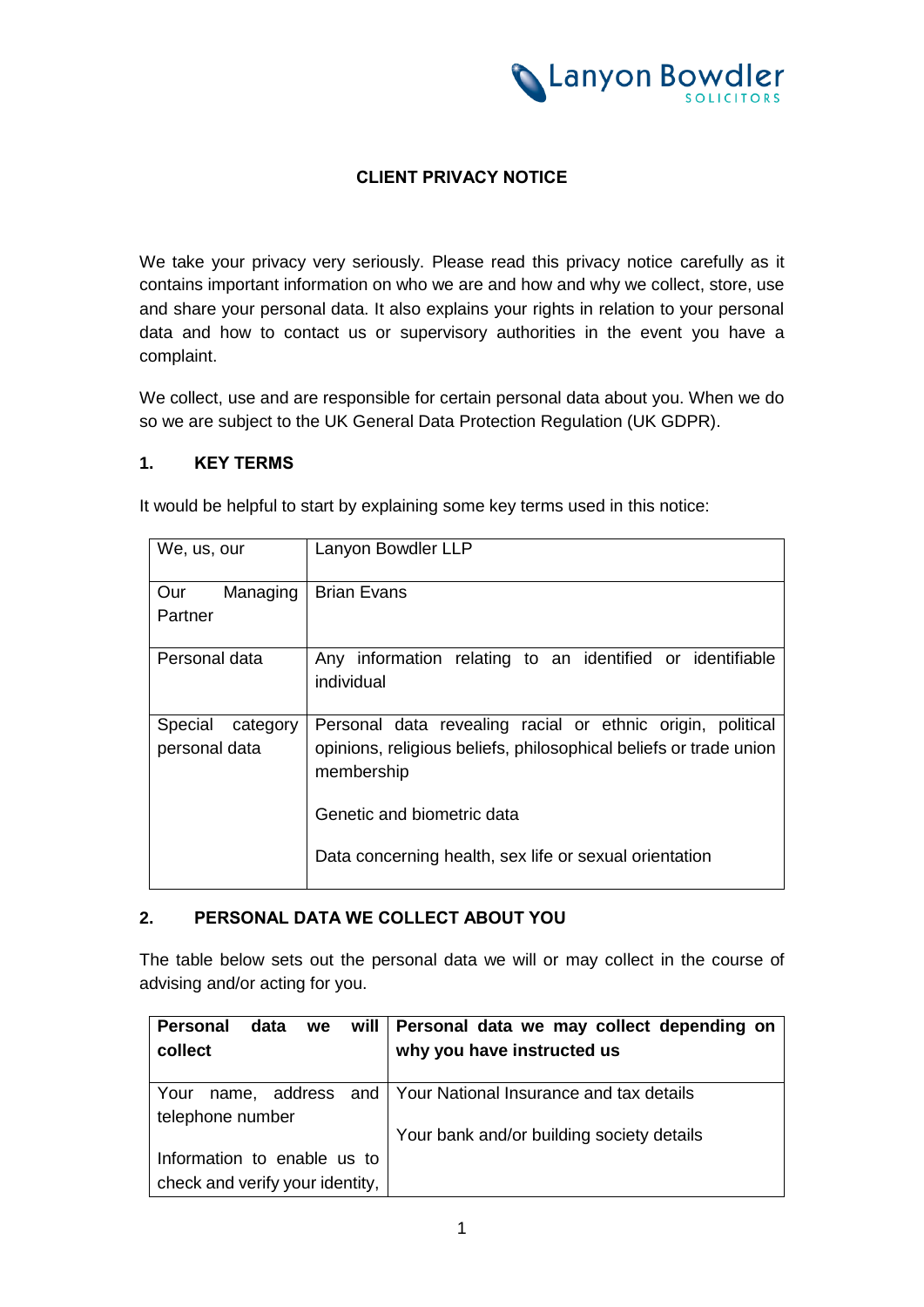

| <b>Personal</b><br>data<br>will<br>we                                                                                                                      | Personal data we may collect depending on                                                                                                                                                                                                                                                                                                                      |
|------------------------------------------------------------------------------------------------------------------------------------------------------------|----------------------------------------------------------------------------------------------------------------------------------------------------------------------------------------------------------------------------------------------------------------------------------------------------------------------------------------------------------------|
| collect                                                                                                                                                    | why you have instructed us                                                                                                                                                                                                                                                                                                                                     |
| e.g. your date of birth or<br>passport details                                                                                                             | Details of your professional online presence/social<br>media, e.g. LinkedIn profile, Facebook profile                                                                                                                                                                                                                                                          |
| Electronic<br>contact<br>details,<br>e.g. your email address and<br>mobile phone number                                                                    | Details of your spouse/partner and dependants or<br>other family members, e.g. if you instruct us on a<br>family matter or a will                                                                                                                                                                                                                              |
| Information relating to<br>the<br>matter in which you<br>are<br>advice<br>seeking<br>our<br>or<br>representation                                           | Your employment status and details including<br>salary and benefits, e.g. if you instruct us on matter<br>related to your employment or in which your<br>employment status or income is relevant                                                                                                                                                               |
| Information to enable us to<br>undertake credit or<br>other<br>financial checks on you                                                                     | Your nationality and immigration status and<br>information from related documents, such as your<br>passport or other identification, and immigration<br>information                                                                                                                                                                                            |
| Your financial details so far as<br>relevant to your instructions,<br>e.g. the source of your funds<br>if you are instructing on a<br>purchase transaction | Details of your pension arrangements, e.g. if you<br>instruct us on a pension matter or in relation to<br>financial arrangements following breakdown of a<br>relationship                                                                                                                                                                                      |
| Information about your use of<br>our IT, communication and<br>other systems, and<br>other<br>monitoring information                                        | Your<br>employment records including,<br>where<br>relating<br>relevant, records<br>to sickness<br>and<br>attendance, performance, disciplinary, conduct<br>(including relevant<br>grievances<br>special<br>and<br>category personal data), e.g. if you instruct us on<br>matter related to your employment or in which your<br>employment records are relevant |
|                                                                                                                                                            | Your racial or ethnic origin, gender and sexual<br>orientation, religious or similar beliefs, e.g. if you<br>instruct us on discrimination claim                                                                                                                                                                                                               |
|                                                                                                                                                            | Your trade union membership, e.g. if you instruct<br>us on discrimination claim or your matter is funded<br>by a trade union                                                                                                                                                                                                                                   |
|                                                                                                                                                            | Your medical records, e.g. if we are acting for you<br>in a personal injury claim                                                                                                                                                                                                                                                                              |
|                                                                                                                                                            | Criminal records and details of criminal offences,<br>e.g. if you instruct us in a criminal matter.                                                                                                                                                                                                                                                            |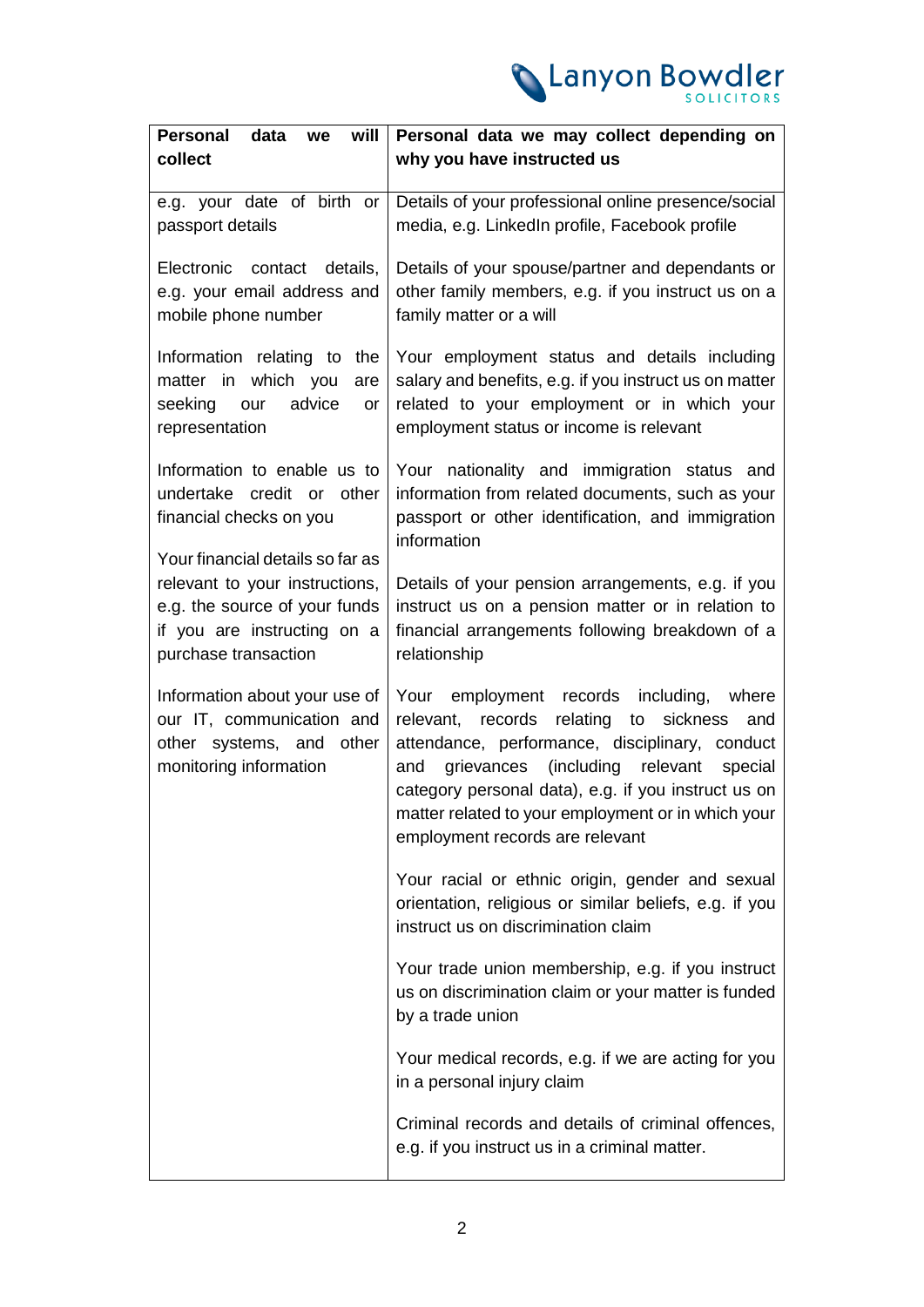

This personal data is required to enable us to provide our service to you. If you do not provide personal data we ask for, it may delay or prevent us from providing services to you.

### **3. HOW YOUR PERSONAL DATA IS COLLECTED**

We collect most of this information from you. However, we may also collect information:

- from publicly accessible sources, e.g. Companies House or HM Land Registry;
- directly from a third party, e.g.:
	- sanctions screening providers;
	- credit reference agencies;
	- client due diligence providers;
- from a third party with your consent, e.g.:
	- your bank or building society, another financial institution or advisor;
	- consultants and other professionals you or we may engage in relation to your matter;
	- your employer and/or trade union, professional body or pension administrators;
	- your doctors, medical and occupational health professionals;
- via our website—we use cookies on our website (for more information on cookies, please see our website privacy notice)
- via our information technology (IT) systems, e.g.:
	- case management, document management and time recording systems;
	- email and other messaging systems.

### **4. HOW AND WHY WE USE YOUR PERSONAL DATA**

Under data protection law, we can only use your personal data if we have a proper reason for doing so, e.g.:

- to comply with our legal and regulatory obligations;
- for the performance of our contract with you or to take steps at your request before entering into a contract;
- for our legitimate interests or those of a third party; or
- where you have given consent.

A legitimate interest is when we have a business or commercial reason to use your information, so long as this is not overridden by your own rights and interests.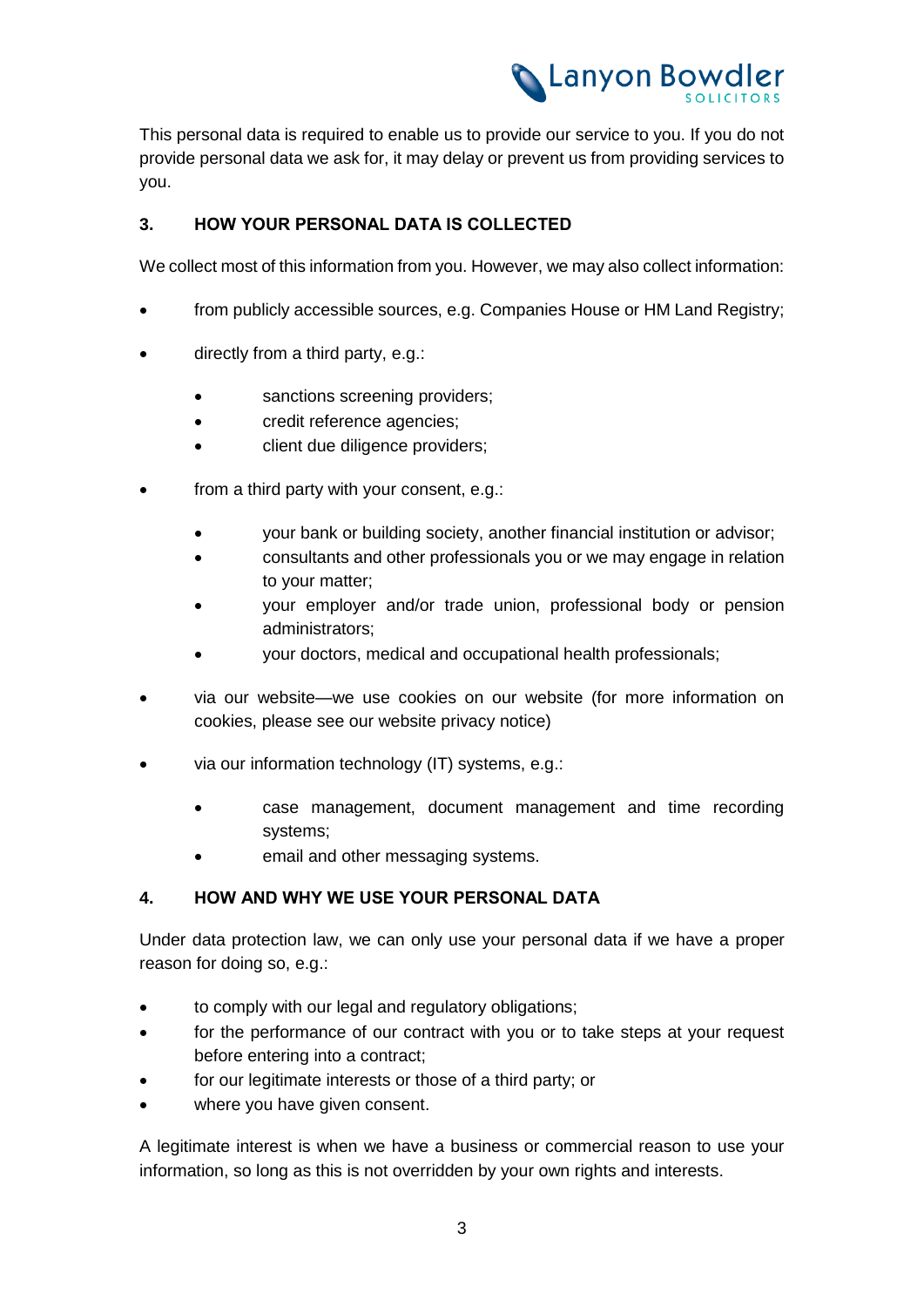

The table below explains what we use (process) your personal data for and our reasons for doing so:

| What we use your personal data for                                                                                                                                                                                                                | <b>Our reasons</b>                                                                                                                                                           |
|---------------------------------------------------------------------------------------------------------------------------------------------------------------------------------------------------------------------------------------------------|------------------------------------------------------------------------------------------------------------------------------------------------------------------------------|
| To provide legal services to you                                                                                                                                                                                                                  | For the performance of our contract<br>with you or to take steps at your<br>request before entering into a contract                                                          |
| Conducting checks to identify our clients<br>and verify their identity                                                                                                                                                                            | To<br>comply with<br>our<br>legal<br>and<br>regulatory obligations                                                                                                           |
| Screening for financial and other sanctions<br>or embargoes                                                                                                                                                                                       |                                                                                                                                                                              |
| Other processing necessary to comply with<br>professional,<br>legal<br>and<br>regulatory<br>obligations that apply to our business, e.g.<br>under health and safety regulation or rules<br>issued by our professional regulator                   |                                                                                                                                                                              |
| Gathering<br>providing<br>information<br>and<br>required by or relating to audits, enquiries<br>or investigations by regulatory bodies or to<br>enable us to make reports that we are<br>required to make by law or our professional<br>regulator | To<br>comply with<br>legal<br>our<br>and<br>regulatory obligations                                                                                                           |
| Ensuring business policies are adhered to,<br>e.g. policies covering security and internet<br>use                                                                                                                                                 | For our legitimate interests or those of<br>a third party, i.e. to make sure we are<br>following our own internal procedures<br>so we can deliver the best service to<br>you |
| Operational reasons, such as improving<br>efficiency, training and quality control,<br>including external quality audits                                                                                                                          | For our legitimate interests or those of<br>a third party, i.e. to be as efficient as<br>we can so we can deliver the best<br>service for you.                               |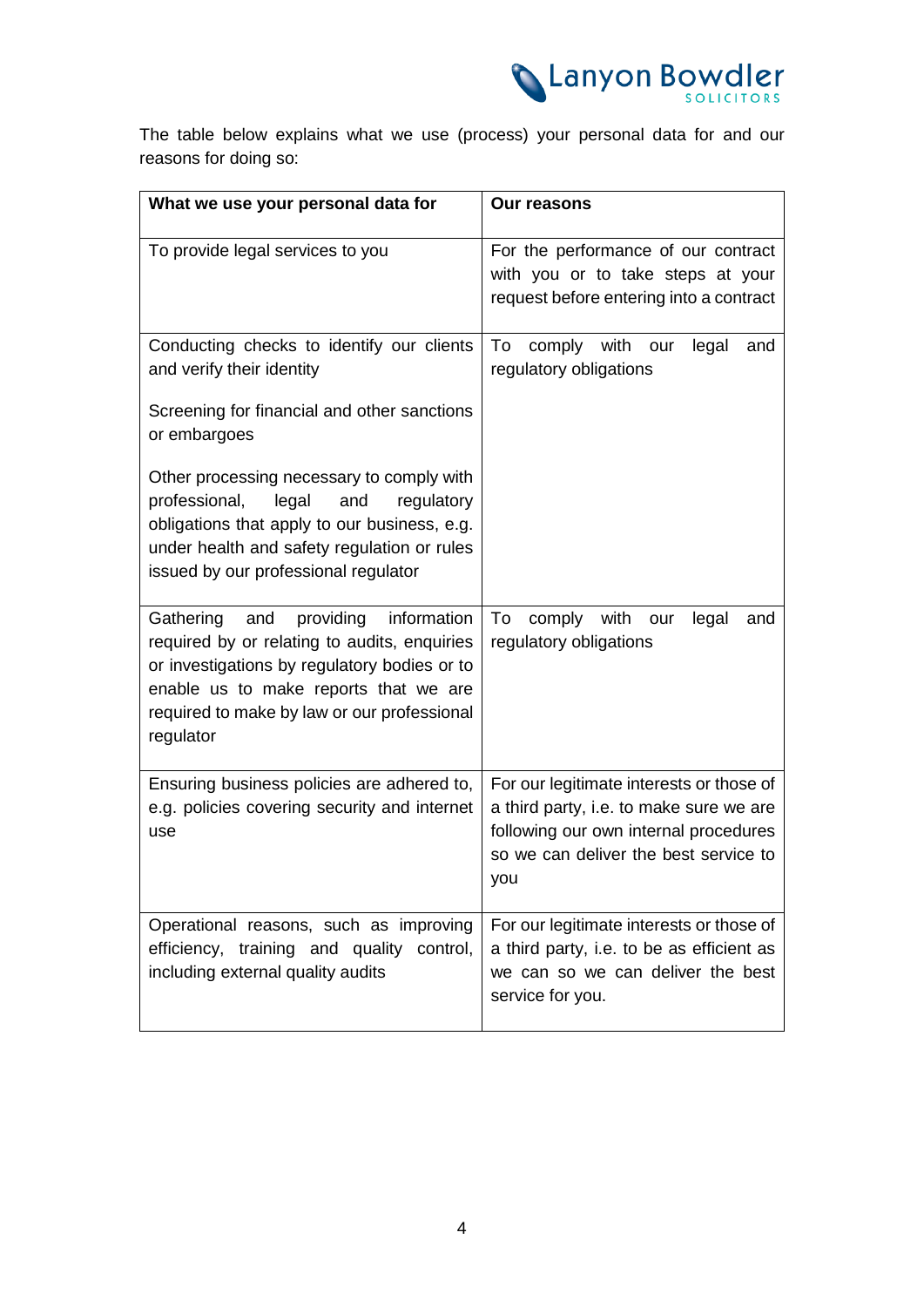

| What we use your personal data for                                                                                                                               | <b>Our reasons</b>                                                                                                                                                                                                                                                                                                                                     |
|------------------------------------------------------------------------------------------------------------------------------------------------------------------|--------------------------------------------------------------------------------------------------------------------------------------------------------------------------------------------------------------------------------------------------------------------------------------------------------------------------------------------------------|
| Ensuring the confidentiality of commercially<br>sensitive information                                                                                            | For our legitimate interests or those of<br>a third party i.e. to protect our<br>intellectual<br>property and<br>other<br>commercially valuable information                                                                                                                                                                                            |
|                                                                                                                                                                  | comply with our legal<br>To<br>and<br>regulatory obligations                                                                                                                                                                                                                                                                                           |
| Statistical analysis to help us manage our<br>practice, e.g. in relation to our financial<br>performance, client base, work type or<br>other efficiency measures | For our legitimate interests or those of<br>a third party, i.e. to be as efficient as<br>we can so we can deliver the best<br>service for you                                                                                                                                                                                                          |
| Preventing<br>unauthorised<br>access<br>and<br>modifications to systems                                                                                          | For our legitimate interests or those of<br>a third party, i.e. to prevent and detect<br>criminal<br>activity that<br>could<br>be<br>damaging for us and for you<br>comply with our legal<br>To<br>and<br>regulatory obligations                                                                                                                       |
| Updating client records                                                                                                                                          | For the performance of our contract<br>with you or to take steps at your<br>request before entering into a contract<br>comply with our<br>To<br>legal<br>and<br>regulatory obligations<br>For our legitimate interests or those of<br>a third party, e.g. making sure that we<br>can keep in touch with our clients<br>about existing and new services |
| Statutory/regulatory returns                                                                                                                                     | To<br>comply with<br>legal<br>our<br>and<br>regulatory obligations                                                                                                                                                                                                                                                                                     |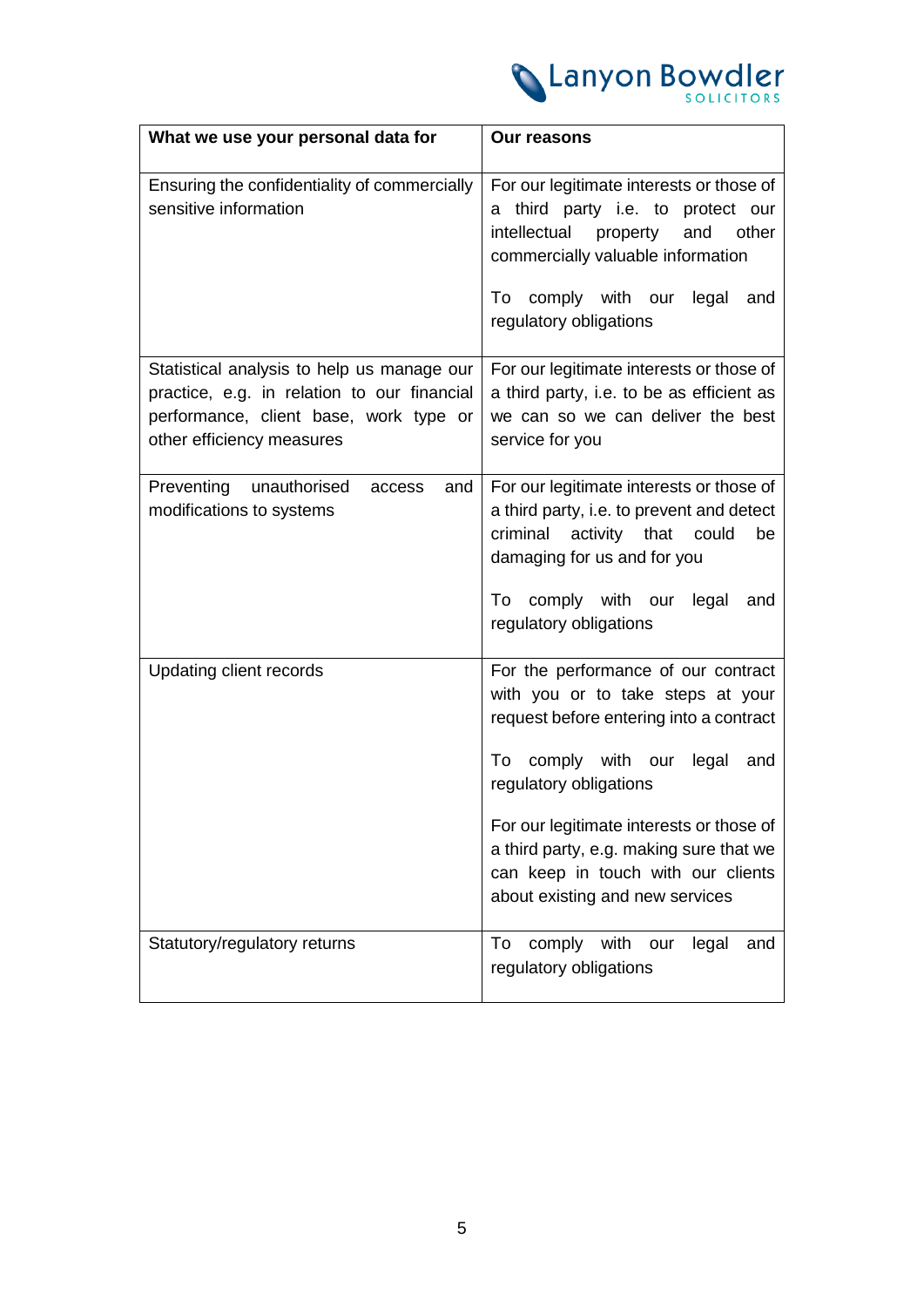

| What we use your personal data for                                                                                                              | <b>Our reasons</b>                                                                                                                                                                                                                                                             |
|-------------------------------------------------------------------------------------------------------------------------------------------------|--------------------------------------------------------------------------------------------------------------------------------------------------------------------------------------------------------------------------------------------------------------------------------|
| Ensuring safe working practices,<br>staff<br>administration and assessments                                                                     | To<br>comply with our<br>legal<br>and<br>regulatory obligations<br>For our legitimate interests or those of<br>a third party, e.g. to make sure we are<br>following our own internal procedures<br>and working efficiently so we can<br>deliver the best service to you        |
| Marketing our services to existing and<br>former clients;                                                                                       | For our legitimate interests or those of<br>a third party, i.e. to promote our<br>business to existing and former clients                                                                                                                                                      |
| Insolvency checks and adverse financial<br>information checks                                                                                   | For the performance of our contract<br>with you or to take steps at your<br>request before entering into a contract<br>comply with our<br>To<br>legal<br>and<br>regulatory obligations<br>For our legitimate interests or a those<br>of a third party, i.e. for credit control |
| External audits and quality checks, e.g. for<br>APIL,<br><b>NFU</b><br>Lexcel,<br>or<br>accreditation/approval and the audit of our<br>accounts | For our legitimate interests or those of<br>a third party, i.e. to maintain our<br>accreditations so we can demonstrate<br>we operate at the highest standards<br>comply with our legal<br>To<br>and<br>regulatory obligations                                                 |
| Complaints handling and dealing<br>with<br>claims against us                                                                                    | For our legitimate interests or those of<br>a third party i.e. to make sure we are<br>following our own internal procedures<br>and working efficiently so we can<br>deliver the best service to you, and to<br>report to our professional indemnity<br>insurers                |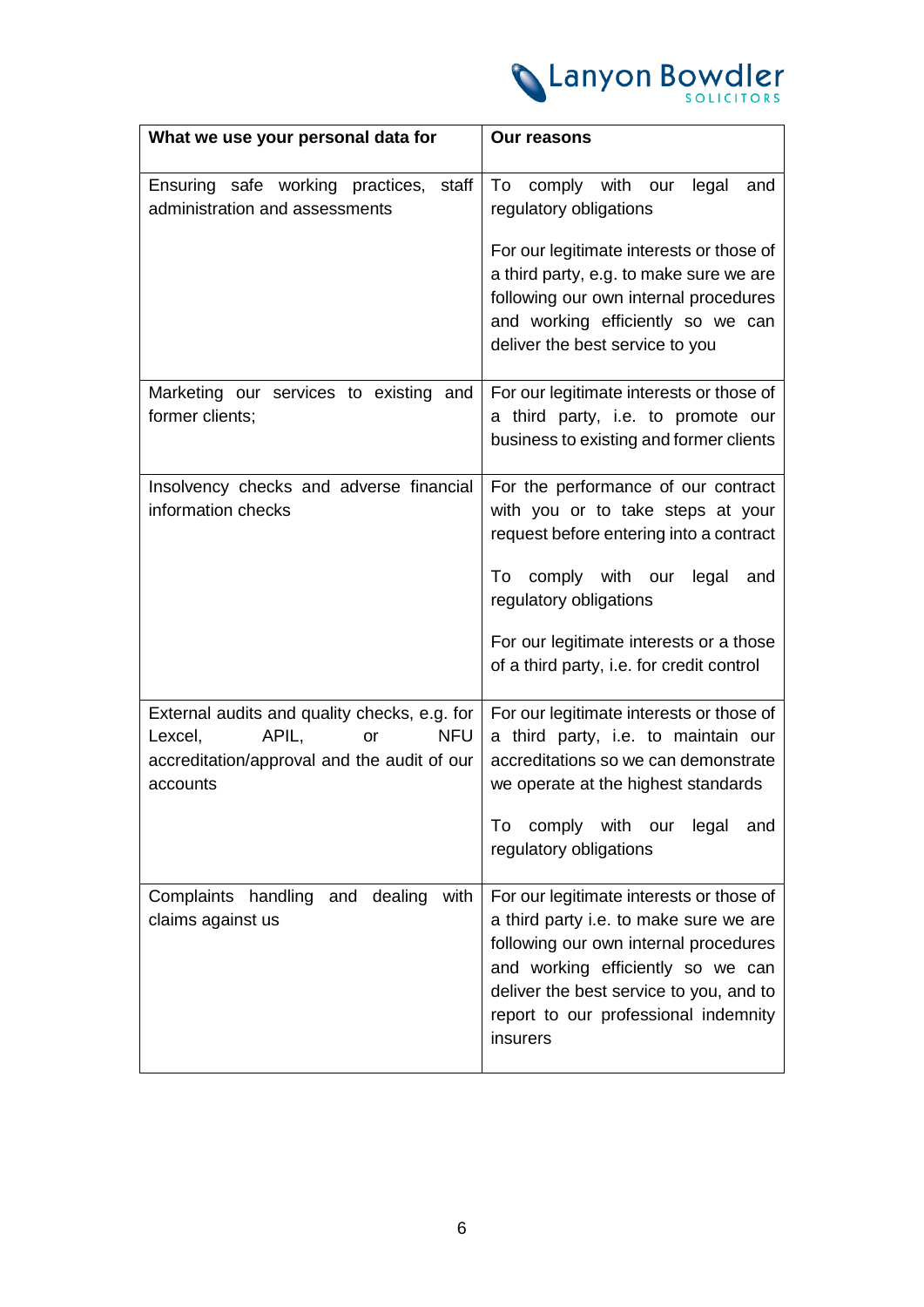

| What we use your personal data for                                                                                                                                                                                                                                                                                 | <b>Our reasons</b>                                          |
|--------------------------------------------------------------------------------------------------------------------------------------------------------------------------------------------------------------------------------------------------------------------------------------------------------------------|-------------------------------------------------------------|
| Due diligence relating to the sale or transfer   For our legitimate interests or those of<br>of all or part of our business, or the a third party i.e. to enable us to<br>acquisition of us by another business evidence our systems and the quality<br>(subject to a confidentiality agreement<br>being in place) | of our work in relation to any<br>sale/transfer of business |

We will only process special category personal data, where it is necessary for the establishment, exercise or defence of legal claims, or with your explicit consent.

# **5. PROMOTIONAL COMMUNICATIONS**

We may use your personal data to send you updates (by email, text message, telephone or post) about legal developments that might be of interest to you and/or information about our services, including exclusive offers, promotions or new services.

We have a legitimate interest in processing your personal data for promotional purposes (see above '**How and why we use your personal data**'). This means we do not usually need your consent to send you promotional communications. However, where consent is needed, we will ask for this consent separately and clearly.

We will always treat your personal data with the utmost respect and never share it with other organisations for marketing purposes.

You have the right to opt out of receiving promotional communications at any time by contacting our Marketing Director, Amanda Jones at Lanyon Bowdler, Chapter House North, Abbey Lawn, Shrewsbury, SY2 5DE [\(amanda.jones@lblaw.co.uk\)](mailto:amanda.jones@lblaw.co.uk).

We may ask you to confirm or update your marketing preferences if you instruct us to provide further services in the future, or if there are changes in the law, regulation, or the structure of our business.

### **6. WHO WE SHARE YOUR PERSONAL DATA WITH**

We routinely share personal data with:

- professional advisers who we instruct on your behalf or refer you to, e.g. barristers, medical professionals, accountants, tax advisors or other experts;
- other third parties where necessary to carry out your instructions, e.g. your mortgage provider or HM Land Registry in the case of a property transaction or Companies House;
- your litigation friend, deputy or attorney (if you have one)
- identity verification and credit reference agencies;
- Certainty, the national will register;
- our insurers and brokers;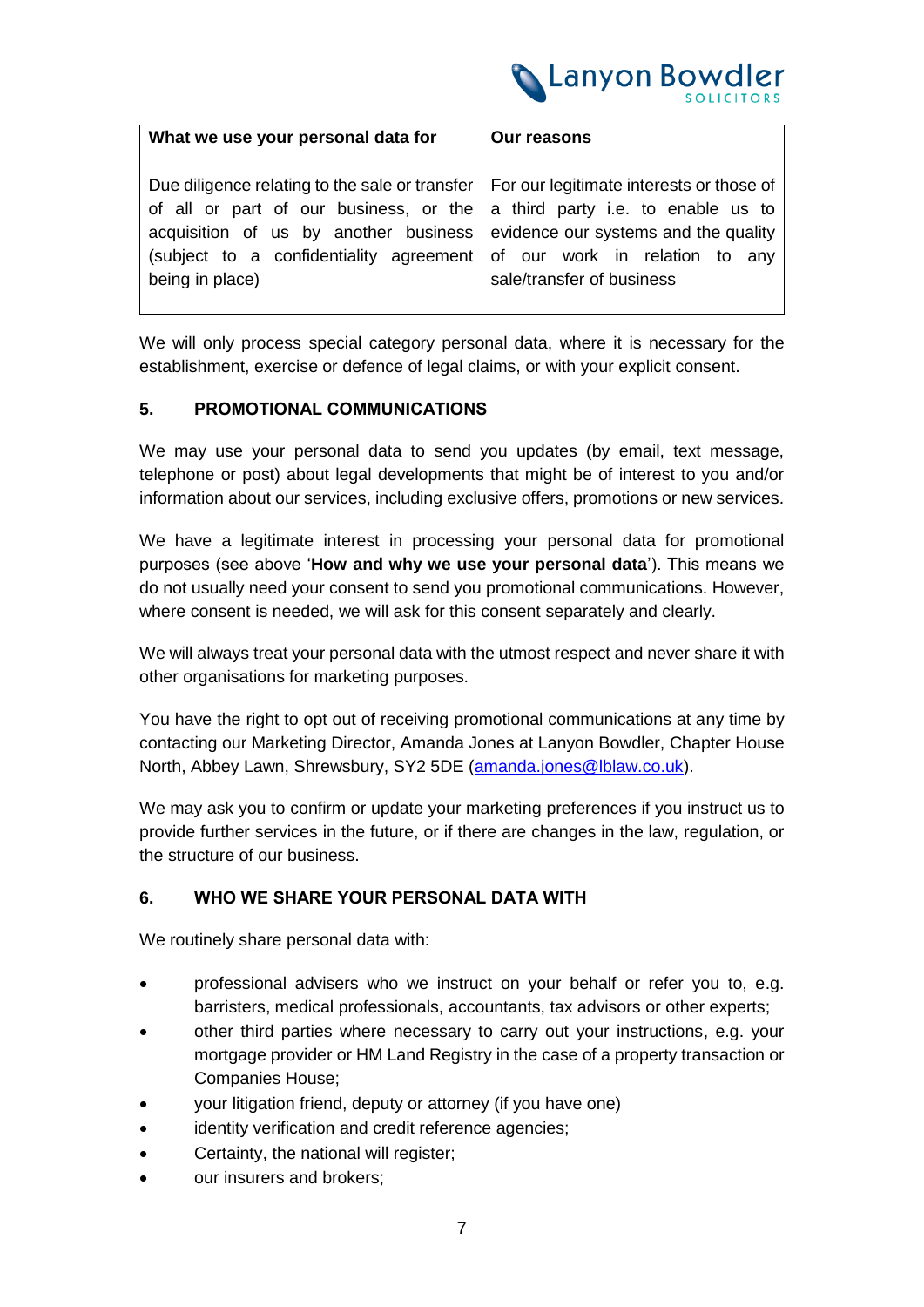

- providers of funding for your case e.g. legal expenses insurers, or providers of disbursement loans;
- external auditors, e.g. in relation to Lexcel, Legal Aid Agency or APIL accreditation, or our NFU legal panel membership and the audit of our accounts or your accounts;
- our banks;
- external service providers that we use to make our business more efficient, or to help us provide or promote our services e.g. cloud storage providers, archive storage providers, mailing houses for direct mail campaigns, self-employed consultants engaged by us to provide specialist advice or services, telephone and broadband suppliers, P.R. consultants (with your consent)

Where we use a third party to verify and validate your identity, or perform credit checks, or you seek a disbursement funding loan, this will leave a soft footprint on your credit file. The check does not leave a hard footprint and does not affect your credit rating. We will only allow our service providers to handle your personal data if we are satisfied they take appropriate measures to protect your personal data. We will also impose contractual obligations on service providers to ensure they can only use your personal data to provide services to us and to you.

We may disclose and exchange information with law enforcement agencies and regulatory bodies to comply with our legal and regulatory obligations.

We may also need to share some personal data with other parties, such as potential buyers of some or all of our business or during a re-structuring. Usually, information will be anonymised but this may not always be possible. The recipient of the information will be bound by confidentiality obligations.

# **7. WHERE YOUR PERSONAL DATA IS HELD**

Information may be held at our offices and those of our service providers, representatives and agents as described above (see '**Who we share your personal data with**').

Some of these third parties may be based outside the UK. For more information, including on how we safeguard your personal data when this occurs, see below: '**Transferring your personal data out of the UK**'.

### **8. HOW LONG YOUR PERSONAL DATA WILL BE KEPT**

We will keep your personal data after we have finished advising or acting for you. We will do so for one of these reasons:

- to respond to any questions, complaints or claims made by you or on your behalf;
- to check for conflicts of interest in future;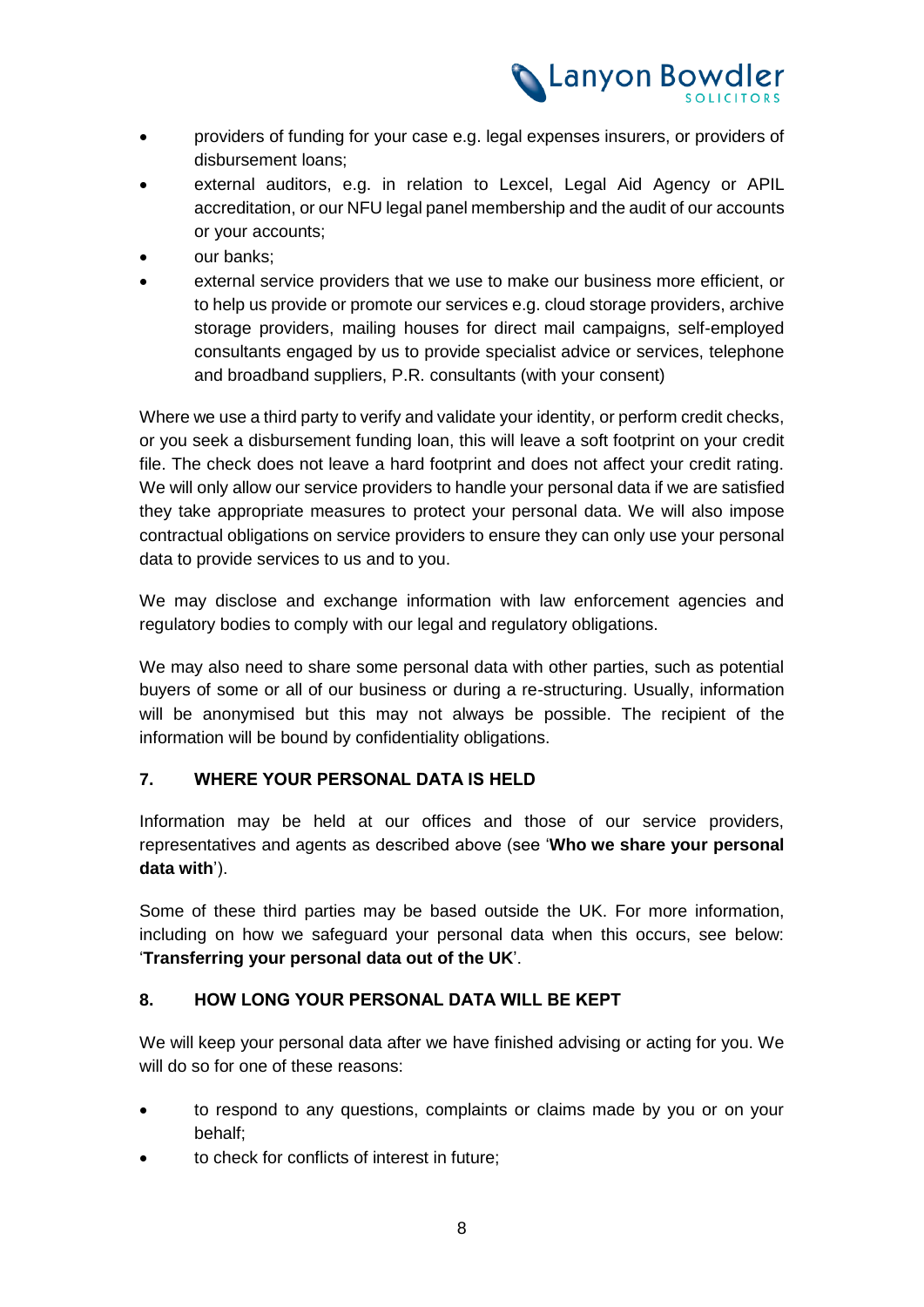

- for statistical analysis and to help us manage our practice, e.g. in relation to our financial performance, client base, work type or other efficiency or client satisfaction measures
- to keep records required by law.

We will not retain your data for longer than necessary for the purposes set out in this notice. Different retention periods apply for different types of data. Further details on this are available in our Data Retention Schedule which is available on request.

When it is no longer necessary to retain your personal data, we will delete or anonymise it or restrict access to it.

# **9. TRANSFERRING YOUR PERSONAL DATA OUT OF THE UK**

To deliver services to you, it may sometimes be necessary for us to share your personal data outside the UK, e.g.:

- with your and our service providers located outside the UK;
- if you are based outside the UK;
- where there is an international dimension to the matter in which we are advising you.

Under data protection law, we can only transfer your personal data to a country or international organisation outside the UK where:

- 1. the UK government has decided the particular country or international organisation ensures an adequate level of protection of personal data (known as an 'adequacy decision');
- 2. there are appropriate safeguards in place, together with enforceable rights and effective legal remedies for data subjects; or
- 3. a specific exception applies under data protection law

These are explained below.

### 9.1 **Adequacy decision**

We may transfer your personal data to certain countries, on the basis of an adequacy decision. These include:

- 1. all European Union countries, plus Iceland, Liechtenstein and Norway (collectively known as the 'EEA');
- 2. Gibraltar; and
- 3. Andorra, Argentina, Canada, Faroe Islands, Guernsey, Israel, Isle of Man, Japan, Jersey, New Zealand, Switzerland and Uruguay.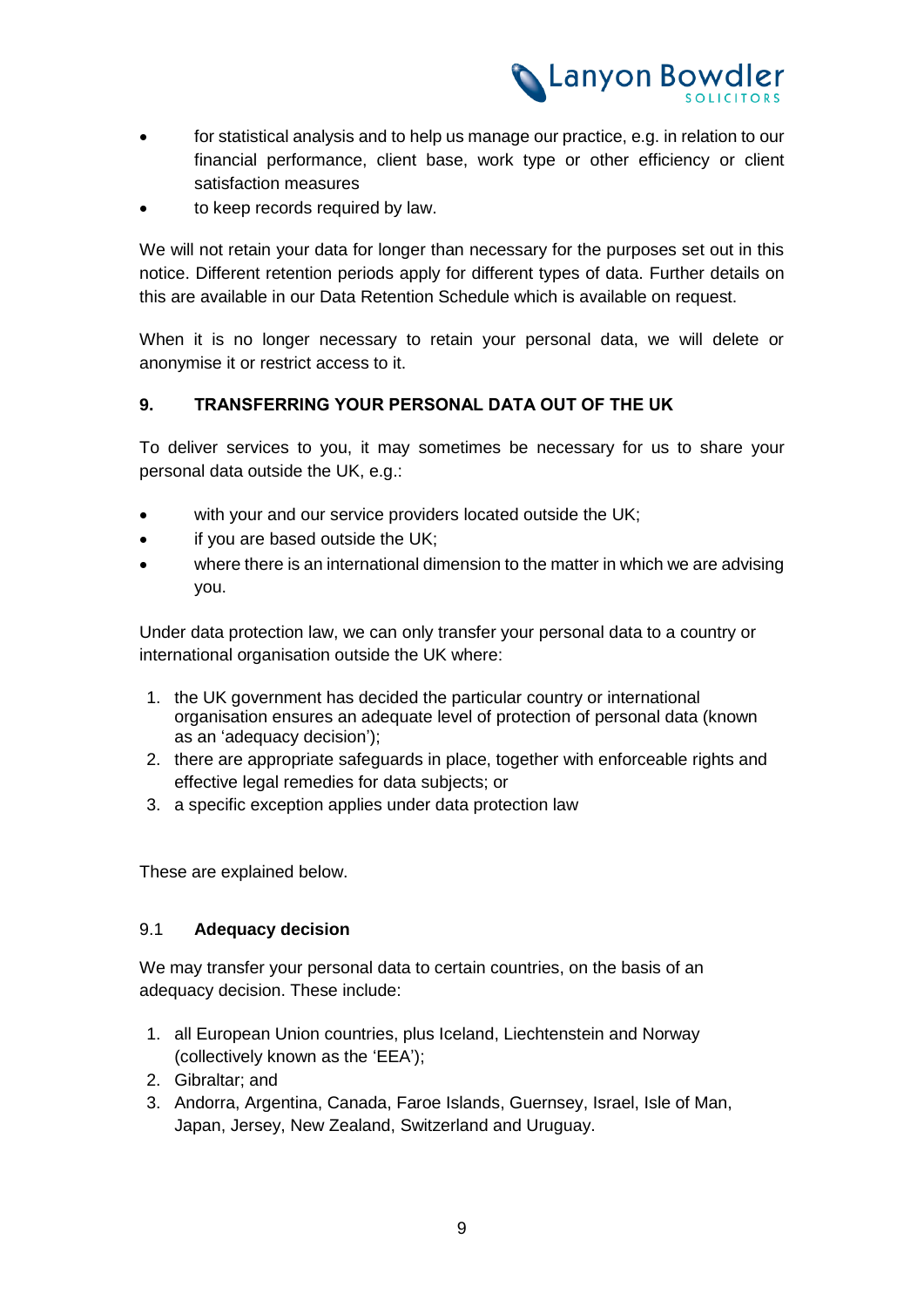

The list of countries that benefit from adequacy decisions will change from time to time. We will always seek to rely on an adequacy decision, where one exists.

Other countries or international organisations we are likely to transfer personal data to do not have the benefit of an adequacy decision. This does not necessarily mean they provide poor protection for personal data, but we must look at alternative grounds for transferring the personal data, such as ensuring appropriate safeguards are in place or relying on an exception, as explained below.

### 9.2 **Transfers with appropriate safeguards**

Where there is no adequacy decision, we may transfer your personal data to another country or international organisation if we are satisfied the transfer complies with data protection law, appropriate safeguards are in place, and enforceable rights and effective legal remedies are available for data subjects. The safeguards will usually include using legally-approved standard data protection contract clauses. In relation to transfers between offices or other companies within a group, the safeguards may instead include legally binding rules and policies (known as binding corporate rules), which have been approved by the UK data protection regulator.

# 9.3 **Transfers under an exception**

In the absence of an adequacy decision or appropriate safeguards, we may transfer personal data to a third country or international organisation where an exception applies under data protection law, e.g.:

- 1. you have explicitly consented to the proposed transfer after having been informed of the possible risks;
- 2. the transfer is necessary for the performance of a contract between us or to take pre-contract measures at your request;
- 3. the transfer is necessary for a contract in your interests, between us and another person; or
- 4. the transfer is necessary to establish, exercise or defend legal claims

We may also transfer information for the purpose of our compelling legitimate interests, so long as those interests are not overridden by your interests, rights and freedoms. Specific conditions apply to such transfers and we will provide relevant information if and when we seek to transfer your personal data on this ground.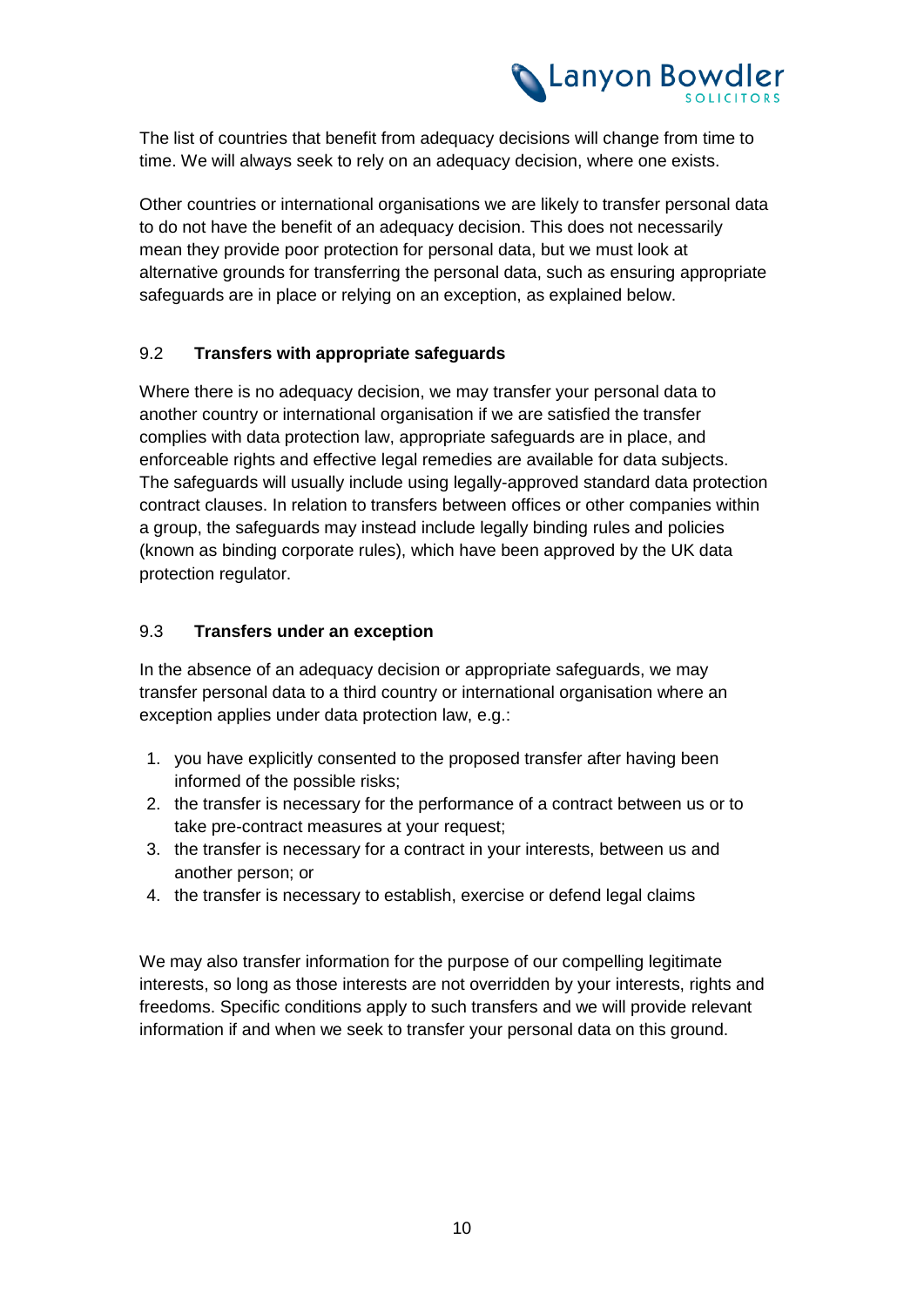

# **10. YOUR RIGHTS**

You have the following rights, which you can exercise free of charge:

| Access                                                          | The right to be provided with a copy of your personal data                                                                                                                                                                                                                                  |
|-----------------------------------------------------------------|---------------------------------------------------------------------------------------------------------------------------------------------------------------------------------------------------------------------------------------------------------------------------------------------|
| Rectification                                                   | The right to require us to correct any mistakes in your<br>personal data. It is important that the personal information<br>we hold about you is accurate and current. Please keep us<br>informed if your personal information changes during your<br>relationship with us.                  |
| To be forgotten                                                 | The right to require us to delete your personal data-in<br>certain situations                                                                                                                                                                                                               |
| Restriction<br>of<br>processing                                 | The right to require us to restrict processing of your personal<br>data-in certain circumstances, e.g. if you contest the<br>accuracy of the data                                                                                                                                           |
| Data portability                                                | The right to receive the personal data you provided to us, in<br>a structured, commonly used and machine-readable format<br>and/or transmit that data to a third party-in certain<br>situations                                                                                             |
| To object                                                       | The right to object:<br>-at any time to your personal data being processed for<br>direct marketing (including profiling);<br>-in certain other situations to our continued processing of<br>your personal data, e.g. processing carried out for the<br>purpose of our legitimate interests. |
| Not to be subject to<br>automated individual<br>decision-making | The right not to be subject to a decision based solely on<br>automated processing (including profiling) that produces<br>legal effects concerning you or similarly significantly affects<br>you                                                                                             |

For further information on each of those rights, including the circumstances in which they apply, please contact us or review the guide available here: https://ico.org.uk/fororganisations/guide-to-the-general-data-protection-regulation-gdpr/individual-rights/.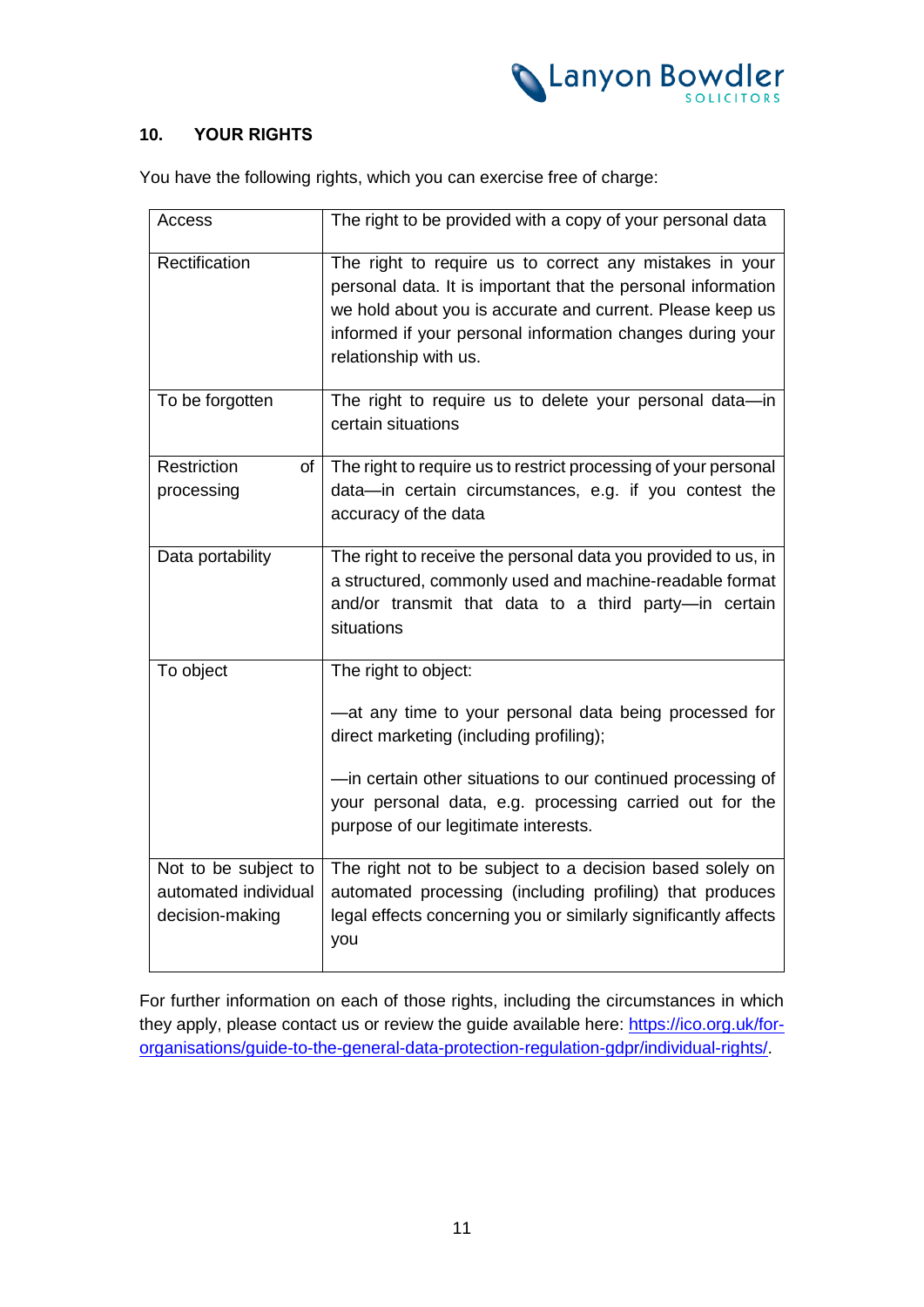

If you would like to exercise any of those rights, please:

- email, call or write to our Managing Partner—see below: '**How to contact us**'; and
- let us have enough information to identify you (including your full name and address and where possible your matter reference number)
- let us have proof of your identity and address (a copy of your driving licence or passport and a recent utility or credit card bill); and
- let us know what right you want to exercise and the information to which your request relates.

### **11. KEEPING YOUR PERSONAL DATA SECURE**

We have appropriate security measures to prevent personal data from being accidentally lost, or used or accessed unlawfully. Those processing your information will do so only in an authorised manner and are subject to a duty of confidentiality.

We also have procedures in place to deal with any suspected data security breach. We will notify you and any applicable regulator of a suspected data security breach where we are legally required to do so.

### **12. HOW TO COMPLAIN**

We hope that our Managing Partner can resolve any query or concern you may raise about our use of your information.

You also have the right to lodge a complaint with the Information Commissioner. The Information Commissioner may be contacted at [https://ico.org.uk/make-a-complaint](https://ico.org.uk/make-a-complaint/) or by telephone: 0303 123 1113.

### **13. CHANGES TO THIS PRIVACY NOTICE**

We may change this privacy notice from time to time, when we do we will publish any revised notice on our website.

### **14. HOW TO CONTACT US**

Please contact the person dealing with your matter, or our Managing Partner by post, email or telephone if you have any questions about this privacy notice or the information we hold about you.